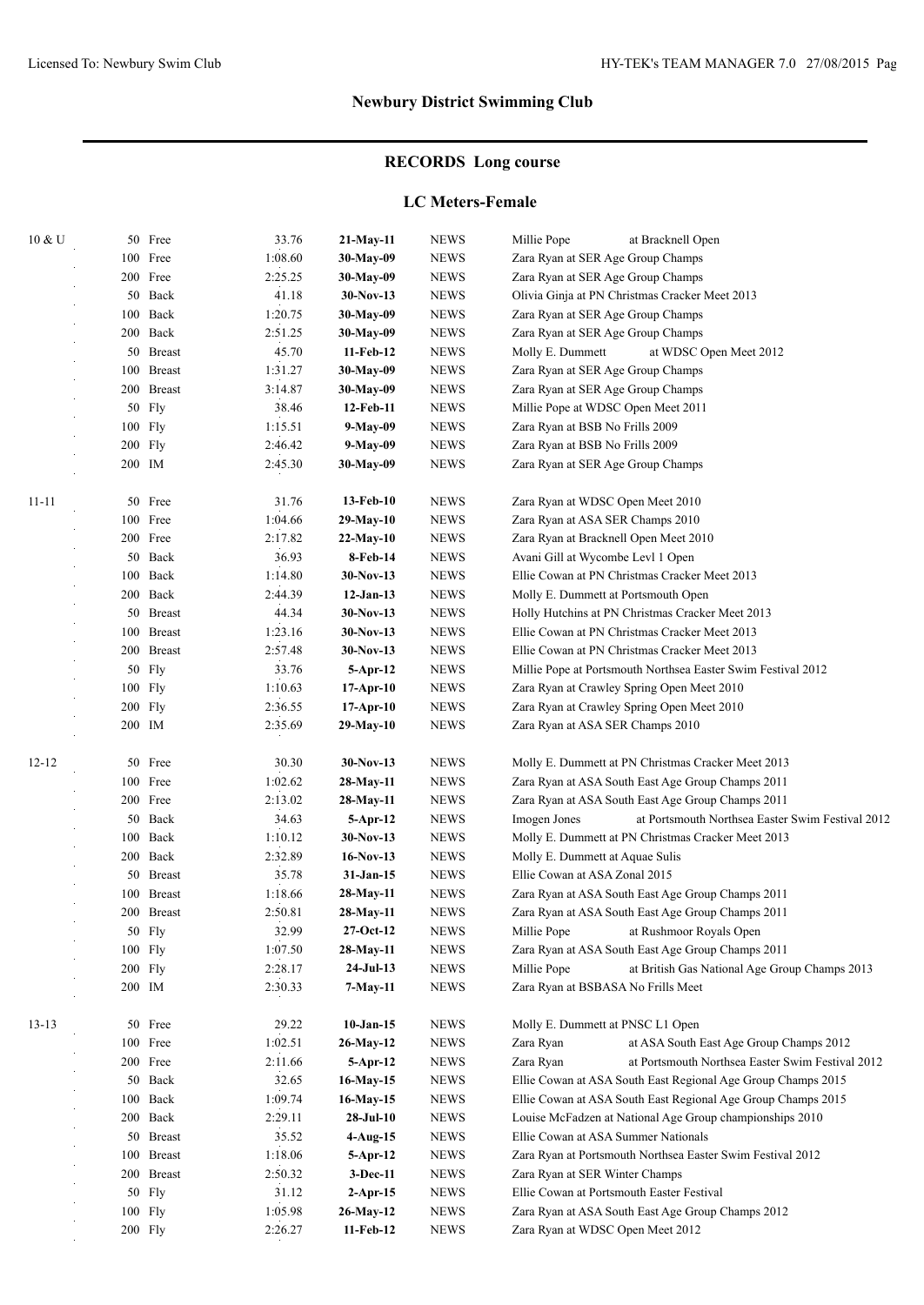# **RECORDS Long course**

| $13 - 13$ | 200 IM  |            | 2:27.39  | $4-Aug-15$   | <b>NEWS</b> | Ellie Cowan at ASA Summer Nationals                               |                                                              |  |
|-----------|---------|------------|----------|--------------|-------------|-------------------------------------------------------------------|--------------------------------------------------------------|--|
| 14-14     |         | 50 Free    | 28.19    | $4-Aug-15$   | <b>NEWS</b> | Molly E. Dummett at ASA Summer Nationals                          |                                                              |  |
|           |         | 100 Free   | 1:01.15  | 16-May-15    | <b>NEWS</b> | Molly E. Dummett at ASA South East Regional Age Group Champs 2015 |                                                              |  |
|           |         | 200 Free   | 2:12.45  | 25-May-13    | <b>NEWS</b> | Zara Ryan at ASA South East Regional Age Group Champs             |                                                              |  |
|           |         | 50 Back    | 32.33    | $4-Aug-15$   | <b>NEWS</b> | Molly E. Dummett at ASA Summer Nationals                          |                                                              |  |
|           |         | 100 Back   | 1:07.70  | 3-Dec-11     | <b>NEWS</b> | Louise McFadzen                                                   | at SER Winter Champs                                         |  |
|           |         | 200 Back   | 2:24.68  | 3-Dec-11     | <b>NEWS</b> | Louise McFadzen at SER Winter Champs                              |                                                              |  |
|           |         | 50 Breast  | 39.01    | $2-Apr-15$   | <b>NEWS</b> | Molly E. Dummett at Portsmouth Easter Festival                    |                                                              |  |
|           |         | 100 Breast | 1:17.92  | 25-May-13    | <b>NEWS</b> | Zara Ryan                                                         | at ASA South East Regional Age Group Champs                  |  |
|           |         | 200 Breast | 2:47.02  | 25-May-13    | <b>NEWS</b> | Zara Ryan                                                         | at ASA South East Regional Age Group Champs                  |  |
|           |         | 50 Fly     | 29.38    | 29-Mar-13    | <b>NEWS</b> | Zara Ryan                                                         | at Portsmouth Easter Festival                                |  |
|           |         | 100 Fly    | 1:04.13  | 25-May-13    | <b>NEWS</b> | Zara Ryan                                                         | at ASA South East Regional Age Group Champs                  |  |
|           | 200 Fly |            | 2:21.75  | 25-May-13    | <b>NEWS</b> | Zara Ryan                                                         | at ASA South East Regional Age Group Champs                  |  |
|           | 200 IM  |            | 2:24.09  | 25-May-13    | <b>NEWS</b> | Zara Ryan                                                         | at ASA South East Regional Age Group Champs                  |  |
|           |         |            |          |              |             |                                                                   |                                                              |  |
| $15 - 15$ |         | 50 Free    | 29.06    | $30-Nov-13$  | <b>NEWS</b> | Zara Ryan at PN Christmas Cracker Meet 2013                       |                                                              |  |
|           |         | 100 Free   | 1:02.54  | $15$ -Jun-12 | <b>NEWS</b> | Louise McFadzen                                                   | at Cardiff International Open                                |  |
|           |         | 200 Free   | 2:13.60  | 5-May-12     | <b>NEWS</b> | Louise McFadzen at ASA South East Regional Youth Champs 2012      |                                                              |  |
|           |         | 50 Back    | 32.15    | 17-Apr-14    | <b>NEWS</b> | Lizzy Shore at Portsmouth Easter Meet                             |                                                              |  |
|           |         | 100 Back   | 1:07.85  | $17-Jul-12$  | <b>NEWS</b> |                                                                   | Louise McFadzen at ASA National Youth Champs 2012            |  |
|           |         | 200 Back   | 2:24.40  | $17-JuI-12$  | <b>NEWS</b> | Louise McFadzen                                                   | at ASA National Youth Champs 2012                            |  |
|           |         | 50 Breast  | 43.20    | 17-Apr-14    | <b>NEWS</b> | Lucy H. Wilkins at Portsmouth Easter Meet                         |                                                              |  |
|           |         | 100 Breast | 1:17.16  | 16-Nov-13    | <b>NEWS</b> | Zara Ryan at Aquae Sulis                                          |                                                              |  |
|           |         | 200 Breast | 2:46.98  | 3-May-14     | <b>NEWS</b> | Zara Ryan at ASA South East Regional Youth Champs 2014            |                                                              |  |
|           |         | 50 Fly     | 29.13    | $16-Nov-13$  | <b>NEWS</b> | Zara Ryan at Aquae Sulis                                          |                                                              |  |
|           |         | 100 Fly    | 1:03.67  | $16-Nov-13$  | <b>NEWS</b> | Zara Ryan at Aquae Sulis                                          |                                                              |  |
|           | 200 Fly |            | 2:21.63  | 25-Jan-14    | <b>NEWS</b> | Zara Ryan at ASA Zonal Champs South                               |                                                              |  |
|           | 200 IM  |            | 2:24.58  | 16-Nov-13    | <b>NEWS</b> | Zara Ryan at Aquae Sulis                                          |                                                              |  |
| 16&0      |         | 50 Free    | 29.45    | 4-May-13     | <b>NEWS</b> | Louise McFadzen                                                   | at ASA South East Regional Youth Champs 2013                 |  |
|           |         | 100 Free   | 1:02.57  | $25-Oct-13$  | <b>NEWS</b> |                                                                   | Rhona W. Austin at National Masters Champs 2013              |  |
|           |         | 200 Free   | 2:12.06  | 29-Mar-13    | <b>NEWS</b> | Louise McFadzen<br>at Portsmouth Easter Festival                  |                                                              |  |
|           |         | 50 Back    | 33.49    | $4-May-13$   | <b>NEWS</b> |                                                                   | Louise McFadzen at ASA South East Regional Youth Champs 2013 |  |
|           |         | 100 Back   | 1:09.04  | $4-May-13$   | <b>NEWS</b> |                                                                   | Louise McFadzen at ASA South East Regional Youth Champs 2013 |  |
|           |         | 200 Back   | 2:24.94  | 18-May-13    | <b>NEWS</b> | Louise McFadzen at Bracknell Open Meet                            |                                                              |  |
|           |         | 50 Breast  | 36.77    | 16-May-15    | <b>NEWS</b> |                                                                   | Zara Ryan at ASA South East Regional Age Group Champs 2015   |  |
|           |         | 100 Breast | 1:25.56  | 30-Jul-11    | NEWS        | Clare Wills                                                       | at RRSC Masters and Senior Age Group                         |  |
|           |         | 200 Breast | 3:59.99  | $1-Jan-01$   |             | Standard                                                          |                                                              |  |
|           |         | 50 Fly     | 29.55    | 5-Aug-14     | <b>NEWS</b> | Zara Ryan at ASA Nationals (Youth) 2014                           |                                                              |  |
|           |         | 100 Fly    | 1:03.89  | $11-Apr-15$  | <b>NEWS</b> | Zara Ryan at Rushmoor Royals L1 Open                              |                                                              |  |
|           | 200 Fly |            | 2:22.26  | 16-May-15    | <b>NEWS</b> |                                                                   | Zara Ryan at ASA South East Regional Age Group Champs 2015   |  |
|           |         | 200 IM     | 2:24.80  | $5-Aug-14$   | <b>NEWS</b> | Zara Ryan at ASA Nationals (Youth) 2014                           |                                                              |  |
| Open      |         | 400 Free   | 4:31.27  | $8-Jun-13$   | <b>NEWS</b> | Louise McFadzen                                                   | at Cardiff International Open                                |  |
|           |         | 800 Free   | 9:20.84  | $4-May-13$   | <b>NEWS</b> | Louise McFadzen                                                   | at ASA South East Regional Youth Champs 2013                 |  |
|           |         | 1500 Free  | 19:06.27 | 27-Feb-10    | <b>NEWS</b> | Louise McFadzen                                                   | at BS&B County Champs 2010 (distance)                        |  |
|           | 400 IM  |            | 5:10.43  | $25-Jan-14$  | <b>NEWS</b> | Zara Ryan at ASA Zonal Champs South                               |                                                              |  |
|           |         |            |          |              |             |                                                                   |                                                              |  |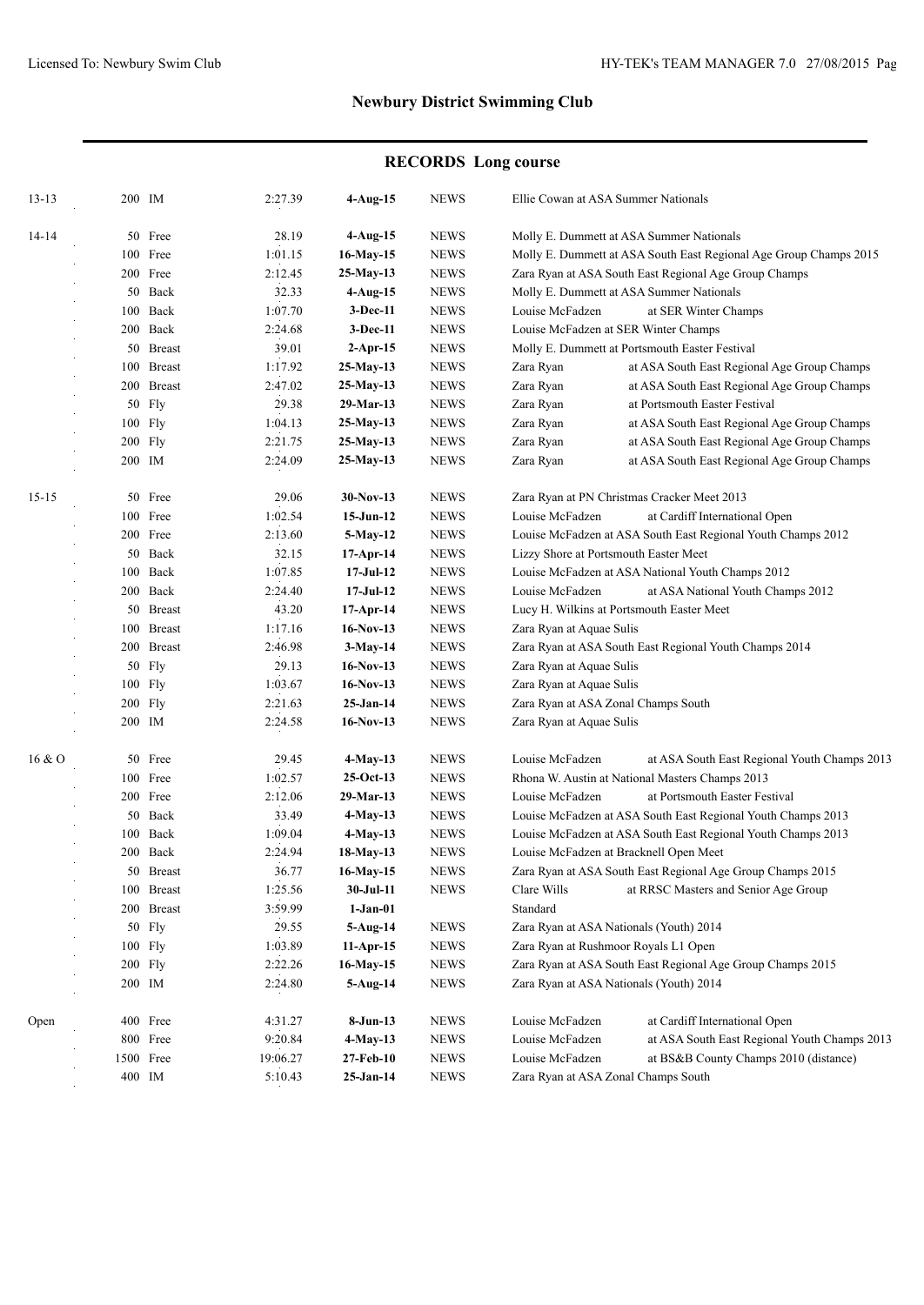# **RECORDS Long course**

### **LC Meters-Male**

| 10 & U    |              | 50 Free            | 33.04   | 21-May-11              | <b>NEWS</b>  | Jack R. Tucker at Bracknell Open                              |  |
|-----------|--------------|--------------------|---------|------------------------|--------------|---------------------------------------------------------------|--|
|           | 100          | Free               | 1:15.44 | 18-May-13              | <b>NEWS</b>  | Luca Vicaria<br>at Bracknell Open Meet                        |  |
|           |              | 200 Free           | 2:44.31 | 18-May-13              | <b>NEWS</b>  | Luca Vicaria<br>at Bracknell Open Meet                        |  |
|           | 50           | Back               | 42.10   | 30-Mar-13              | <b>NEWS</b>  | Ellis Dixon<br>at Rushmoor easter Open                        |  |
|           | 100          | Back               | 1:26.04 | 21-May-11              | <b>NEWS</b>  | Jack R. Tucker at Bracknell Open                              |  |
|           | 200          | Back               | 3:26.86 | 30-Mar-13              | <b>NEWS</b>  | Warwick Buckland<br>at Rushmoor easter Open                   |  |
|           | 50           | <b>Breast</b>      | 44.45   | 30-Mar-13              | <b>NEWS</b>  | Ellis Dixon<br>at Rushmoor easter Open                        |  |
|           | 100          | <b>Breast</b>      | 1:37.38 | 30-May-09              | <b>NEWS</b>  | James McFadzen at SER Age Group Champs                        |  |
|           | 200          | <b>Breast</b>      | 3:20.49 | 30-May-09              | <b>NEWS</b>  | James McFadzen at SER Age Group Champs                        |  |
|           | 50           | Fly                | 45.04   | 31-Mar-12              | <b>NEWS</b>  | Jordan F. Hobbs<br>at Bracknell L3                            |  |
|           | 100          | Fly                | 1:59.99 | $1-Jan-01$             |              | Standard                                                      |  |
|           |              | 200 Fly            | 3:59.99 | $1-Jan-01$             |              | Standard                                                      |  |
|           | 200 IM       |                    | 3:27.85 | 14-Dec-07              | <b>NEWS</b>  | Christopher Regan<br>at Plymouth Leander LC Level 1 Open Meet |  |
|           |              |                    |         |                        |              |                                                               |  |
| $11 - 11$ | 50           | Free               | 32.16   | 31-Mar-12              | <b>NEWS</b>  | Jack R. Tucker at Bracknell L3                                |  |
|           | 100          | Free               | 1:10.22 | $29-May-10$            | <b>NEWS</b>  | James McFadzen at ASA SER Champs 2010                         |  |
|           |              | 200 Free           | 2:30.32 | $29-May-10$            | <b>NEWS</b>  | James McFadzen at ASA SER Champs 2010                         |  |
|           | 50           | Back               | 39.37   | 31-Mar-12              | <b>NEWS</b>  | Jack R. Tucker<br>at Bracknell L3                             |  |
|           | 100          | Back               | 1:21.63 | $17-Apr-10$            | <b>NEWS</b>  | James McFadzen at Crawley Spring Open Meet 2010               |  |
|           | 200          | Back               | 2:48.59 | $29-May-10$            | <b>NEWS</b>  | James McFadzen at ASA SER Champs 2010                         |  |
|           | 50           | <b>Breast</b>      | 44.49   | $16$ -Jan- $10$        | <b>NEWS</b>  | James McFadzen at Rushmoor Royals NY Open 2010                |  |
|           | 100          | <b>Breast</b>      | 1:23.22 | $26$ -May-12           | <b>NEWS</b>  | Ben Hutchins at ASA South East Age Group Champs 2012          |  |
|           | 200          | <b>Breast</b>      | 3:00.25 | 26-May-12              | <b>NEWS</b>  | Ben Hutchins at ASA South East Age Group Champs 2012          |  |
|           | 50           | Fly                | 39.02   | 31-Mar-12              | <b>NEWS</b>  | Jack R. Tucker<br>at Bracknell L3                             |  |
|           | 100          | Fly                | 1:24.79 | 30-Nov-13              | <b>NEWS</b>  | Luca Vicaria at PN Christmas Cracker Meet 2013                |  |
|           |              | 200 Fly            | 3:26.43 | $17-May-08$            | <b>NEWS</b>  | Jafer Shah<br>at Bracknell Open Meet 2008                     |  |
|           | 200 IM       |                    | 2:59.11 | $21-Apr-12$            | <b>NEWS</b>  | Jack R. Tucker at Crawley Spring Open Meet 2012               |  |
|           |              |                    |         |                        |              |                                                               |  |
| $12 - 12$ | 50           | Free               | 29.35   | 18-May-13              | <b>NEWS</b>  | Jack R. Tucker<br>at Bracknell Open Meet                      |  |
|           | 100          | Free               | 1:03.07 | 16-Feb-13              | <b>NEWS</b>  | Ryan Sitton at Wycombe Open 2013                              |  |
|           | 200          | Free               | 2:22.03 | 16-Feb-13              | <b>NEWS</b>  | Ryan Sitton at Wycombe Open 2013                              |  |
|           | 50           | Back               | 34.72   | 16-Feb-13              | <b>NEWS</b>  | Ryan Sitton<br>at Wycombe Open 2013                           |  |
|           | 100          | Back               | 1:10.57 | $7-May-11$             | <b>NEWS</b>  | James McFadzen at BSBASA No Frills Meet                       |  |
|           | 200          | Back               | 2:36.06 | 21-May-11              | <b>NEWS</b>  | James McFadzen at Bracknell Open                              |  |
|           | 50           | <b>Breast</b>      | 35.37   | 29-Mar-13              | ${\rm NEWS}$ | <b>Ben Hutchins</b><br>at Portsmouth Easter Festival          |  |
|           | 100          | <b>Breast</b>      | 1:16.13 | $25-May-13$            | <b>NEWS</b>  | Ben Hutchins at ASA South East Regional Age Group Champs      |  |
|           |              | 200 Breast         | 2:41.51 | 25-May-13              | <b>NEWS</b>  | Ben Hutchins at ASA South East Regional Age Group Champs      |  |
|           |              |                    |         | 11-Apr-15              |              | Luca Vicaria at Rushmoor Royals L1 Open                       |  |
|           |              | 50 Fly             | 35.30   |                        | NEWS         |                                                               |  |
|           |              | 100 Fly<br>200 Fly | 1:16.91 | 6-May-06<br>$1-Jan-01$ | <b>NEWS</b>  | Aman Shah<br>at BSB No Frills NQT Meet 2006<br>Standard       |  |
|           |              |                    | 3:59.99 |                        |              |                                                               |  |
|           | $200\;\;$ IM |                    | 2:36.75 | $18-May-13$            | <b>NEWS</b>  | Jack R. Tucker<br>at Bracknell Open Meet                      |  |
| $13 - 13$ |              | 50 Free            | 27.87   | $11-Jan-14$            | <b>NEWS</b>  | Ryan Sitton at PNSC New Year Level 1 Open Meet                |  |
|           |              | 100 Free           | 59.81   | $11-Jan-14$            | <b>NEWS</b>  | Ryan Sitton at PNSC New Year Level 1 Open Meet                |  |
|           |              | 200 Free           | 2:11.67 | $30-Nov-13$            | <b>NEWS</b>  | Ryan Sitton at PN Christmas Cracker Meet 2013                 |  |
|           |              | Back               |         | $27-Oct-12$            |              |                                                               |  |
|           | 50           | Back               | 30.87   | 15-Dec-12              | <b>NEWS</b>  | James McFadzen at Rushmoor Royals Open                        |  |
|           | 100          |                    | 1:04.52 |                        | <b>NEWS</b>  | James McFadzen at PNSC Christmas Cracker meet 2012            |  |
|           |              | 200 Back           | 2:21.79 | 22-Jul-12              | <b>NEWS</b>  | James McFadzen at ASA National Age Group Champs 2012          |  |
|           | 50           | <b>Breast</b>      | 34.17   | $30-Nov-13$            | <b>NEWS</b>  | Ben Hutchins at PN Christmas Cracker Meet 2013                |  |
|           | 100          | <b>Breast</b>      | 1:12.13 | $17-Apr-14$            | <b>NEWS</b>  | Ben Hutchins at Portsmouth Easter Meet                        |  |
|           | 200          | <b>Breast</b>      | 2:34.70 | 31-May-14              | <b>NEWS</b>  | Ben Hutchins at ASA South East Regional Age Group Champ 2014  |  |
|           | 50           | Fly                | 30.76   | 8-Feb-14               | <b>NEWS</b>  | Ryan Sitton at Wycombe Levl 1 Open                            |  |
|           | 100          | Fly                | 1:59.99 | $1-Jan-01$             |              | Standard                                                      |  |
|           |              | 200 Fly            | 2:36.98 | 19-May-07              | <b>NEWS</b>  | at Bracknell & Wokingham Open Meet 2007<br>Aman Shah          |  |